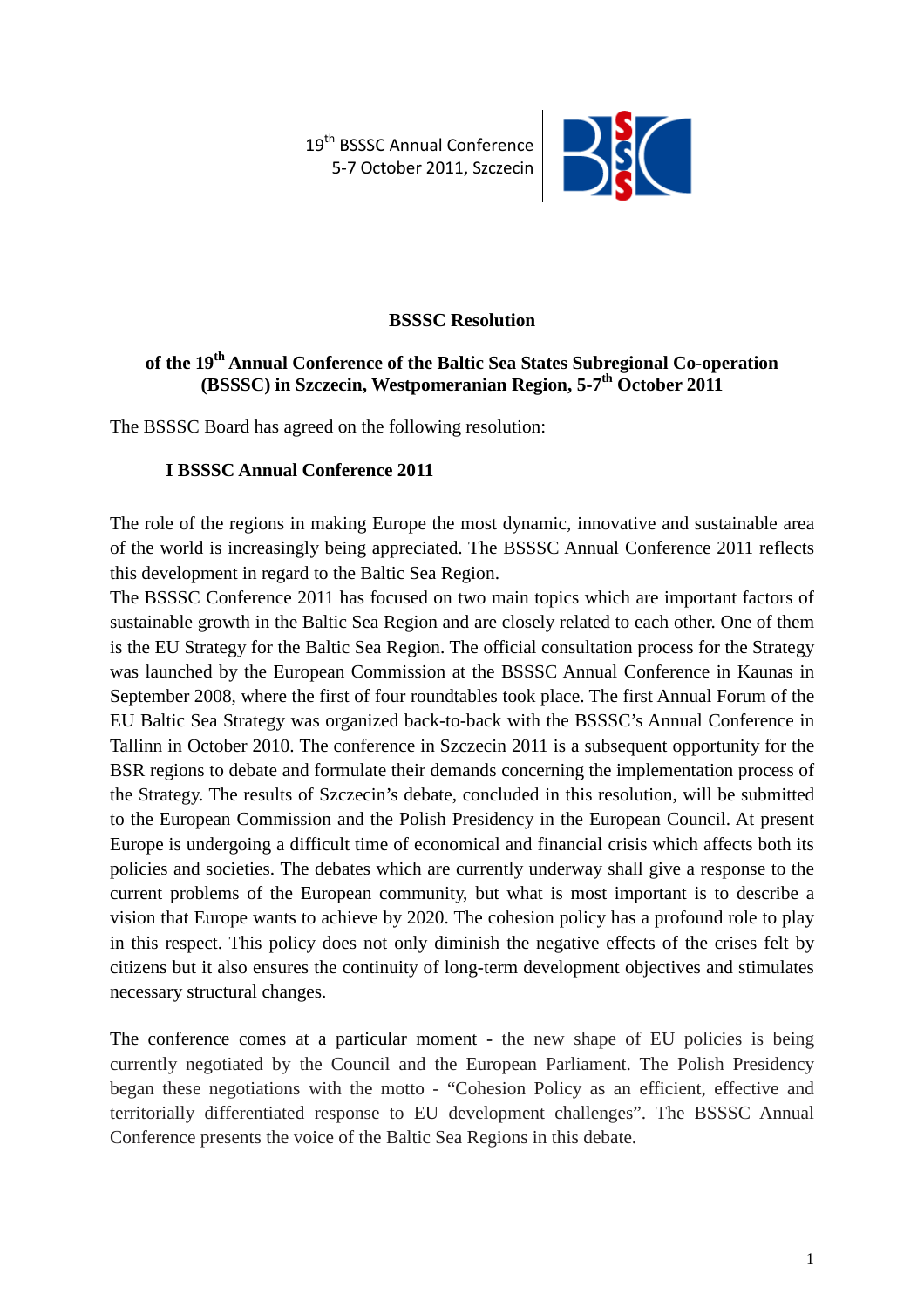### The BSSSC -

1. calls for taking the results of the conference into account during the review process of the EU Strategy for the Baltic Sea Region. The results should also be taken into account in the debate on the future cohesion policy during the Polish Presidency of the Council of the European Union and at the European Commission's 2nd Annual Forum on the EU Strategy for the Baltic Sea Region, co-organised by the Polish EU-Presidency.

# **II The EU Strategy for the Baltic Sea Region**

## **The BSSSC** -

- 2. appreciates the fact that the EU Strategy for the Baltic Sea Region has put renewed focus on the BSR – with Europe wide interest – and this has encouraged regional cooperation. With the Strategy, the main challenges and opportunities of the Baltic Sea Region have been defined and supported by concrete actions and also by involving players at all levels
- 3. recognises the macro-regional concept underpinning the Strategy, as it fosters new opportunities, both for horizontal cooperation between the various stakeholders of the region, and for vertical cooperation between the different levels of governance. The Strategy and its priority areas serve as a joint focus, inspiring a macroregional consolidation of efforts and guiding them towards common goals
- 4. acknowledges that multi-level governance is the key factor in retaining the involvement of the regions in the implementation of the Strategy. Regional, local as well as non-governmental actors around the Baltic Sea possess useful experience of bilateral and multilateral cooperation in many areas so that it is important to take advantage of these assets when implementing the strategy by giving regions and municipalities the opportunity to constructively contribute to the formulation of objectives and to the actions needed to realise them in relation to the Strategy
- 5. calls for broader involvement of the regions in the implementation of the Action Plan, by becoming new priority area coordinators and new project leaders, for example in new areas such as Energy and Culture, in order to sustain the momentum of the Strategy in the years to come
- 6. underlines that it is fundamentally important to ensure that all stakeholders in the Region – from EU- as well as non-EU– countries – can participate in the work on an equal footing. Special attention should be given to cooperation with Norway and Russia. To increase the interest and participation of non -EU member countries and regions in the BSR cooperation, a clear model of their participation should be developed. These countries should be involved in the Baltic Sea Strategy as partners
- 7. urges the European Commission to improve the information policy of the Strategy. The procedures of updating the Action Plan should be more transparent, which in turn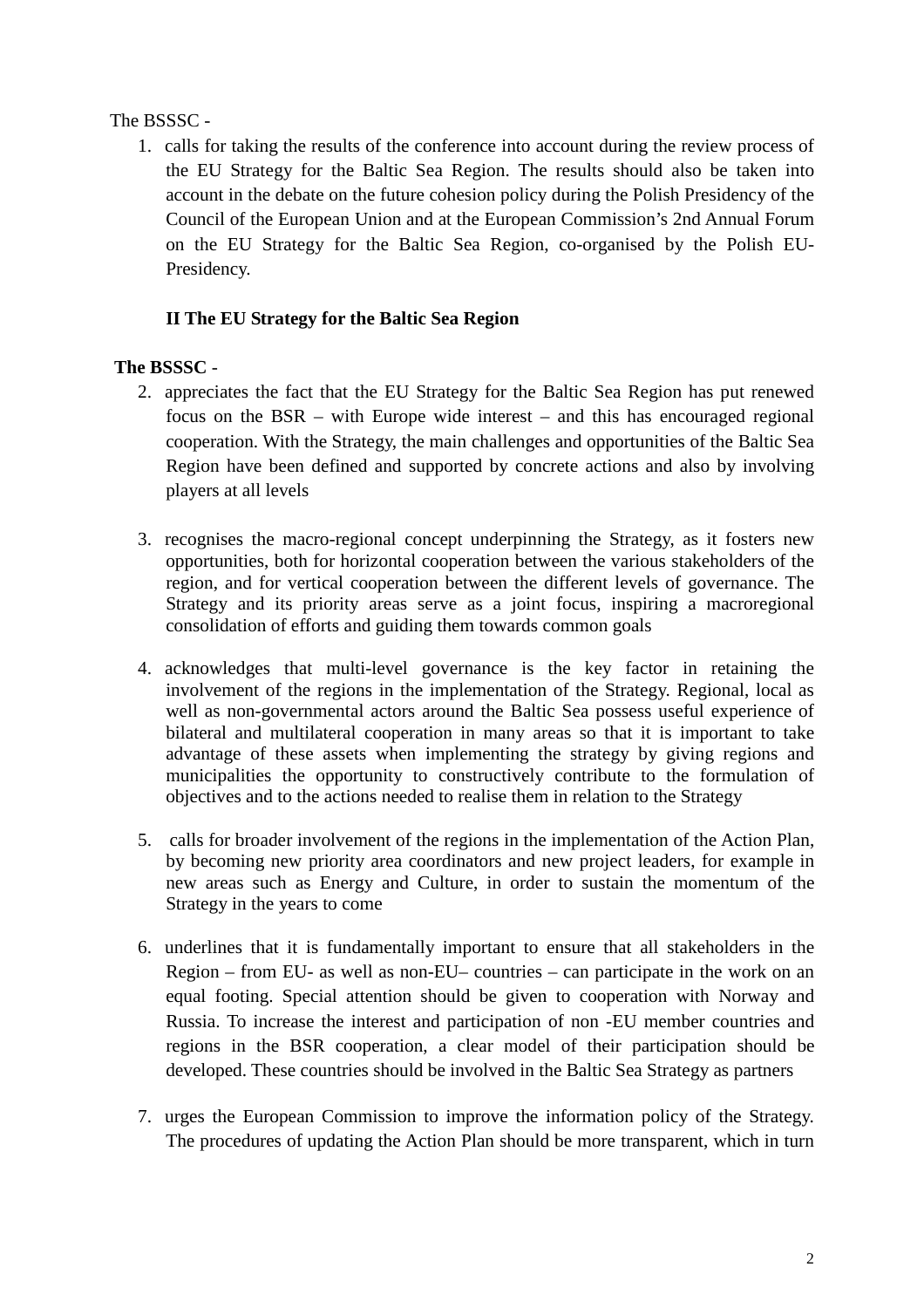will result in the better involvement of regions in the development and implementation of the Strategy and Action Plan

- 8. recommends establishing specialised contact points, situated in regions (e.g. within the European Territorial Cooperation secretariats), which would bring potential players or applicants of projects, relevant to the Baltic Sea Strategy, into contact with the priority area coordinators of the Baltic Sea Strategy. Such units would support the participation in existing flagship projects and help to develop new flagship projects in a targeted manner and they would also help to facilitate the participation of local or regional players in the implementation of the EUSBSR
- 9. welcomes the initiative to launch a trust fund from financial institutions such as the European Investment Bank or the Nordic Investment Bank, in order to support the development of so called bankable projects. Projects, which should be interpreted as being coherent, realistic and viable when it comes to the implementation of plans and programmes
- 10. refers additionally to the recommendations concerning the implementation of the EUSBSR contained in the Position paper of the BSSSC *The EU Strategy for the Baltic Sea Region. The second year of implementation.* adopted by the BSSSC Board on the  $18<sup>th</sup>$  of May 2011 in which detailed provisions are included.

The BSSSC will continue its active participation in the process of developing and reviewing the EU Strategy for the Baltic Sea Region. The BSSSC will do this with an appreciation of its influence on tightening inter-regional cooperation and in its intention to support and promote projects and initiatives such as: Clean Baltic Shipping, the Baltic Sea History Book Project, Involve within the Horizontal Action of the Strategy "Strengthening multi-level governance, place-based spatial planning and sustainable development", Green Corridors initiative and TransBaltic**.** 

### **III Cohesion Policy and territorial cooperation beyond 2013**

The BSSSC-

- 11. strongly supports cohesion policy for all European regions. The BSSSC regards the European Cohesion Policy as a significant developmental instrument of the whole European Union considering that all regions should benefit from it but with differentiated intensity
- 12. notices that it would still be essential to focus, to a larger extent, on the less developed regions, which have had an opportunity to start investing into their own growth only for a number of years. Socio-economic differences shall be converged within a reasonable time scale in order to ensure the development of the European Union as a unified economic territory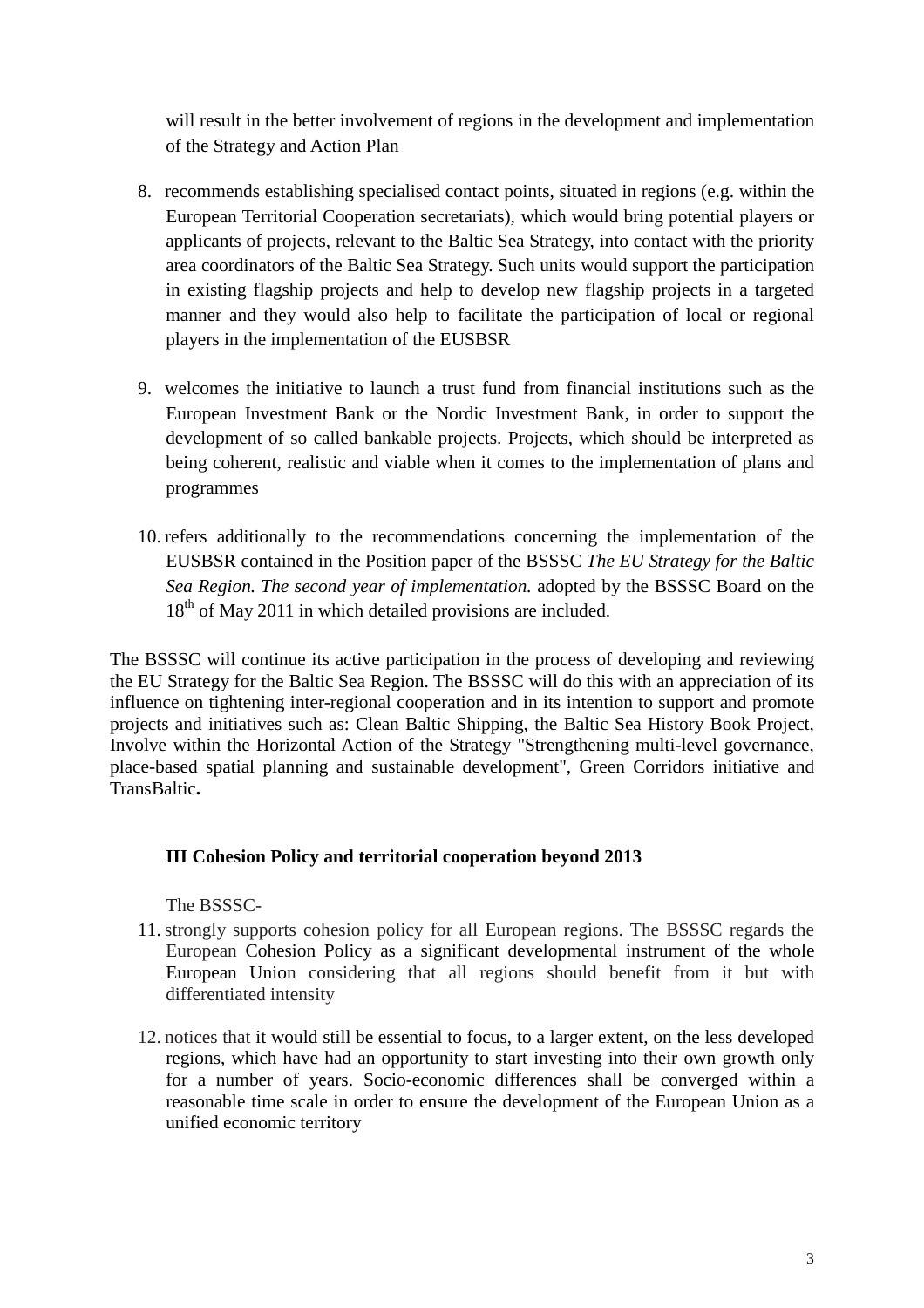- 13. underlines that the regional dimension should remain at the core of cohesion policy. Cohesion policy should be used to further develop the full potential of sustainable and inclusive growth in line with the Europe 2020 Strategy. Regions will play a key role in making the Europe 2020 Strategy a success and therefore increased involvement of local and regional authorities, at all stages of the decision-making process, is needed
- 14. stresses that the cohesion policy should maintain its own mission. Since the Strategy Europe 2020 has not sufficiently embraced a territorial approach to development, the Cohesion Policy has to fulfil the role of EU development strategy, which recognises the territorial dimensions of socio-economic processes. Securing such a role for the Cohesion Policy in the Strategy's implementation process will also ensure that regions are given their rightful place in the Strategy's delivery
- 15. underlines that an integrated and cross-sectoral approach is at the heart of cohesion policy. An integrated policy, encompassing economic, social and territorial objectives should be the basis of cohesion policy. Through comprehensive regional development plans and coordination, regional authorities are able to make an important contribution to a better coordination of sector policies
- 16. underlines that transnational programmes should be programmed in a way that would support macro-regional strategies - for example the Strategy for the Baltic Sea Region and the upcoming North Sea 2020 strategy
- 17. supports the idea of the European Territorial Pact agreed between the European Commission and the European regions, as proposed by the Committee of the Regions. A signed Territorial Pact and territorialised action plans can symbolise the real, dynamic political involvement of the regions in the decision-making processes. Division of responsibilities should reflect the territorial dimension of European strategies such as the macro-regional approach.
- 18. is reluctant to introduce a third (permanent) category of eligible "transition regions". Instead of this, it recommends keeping the current system of two categories ("cohesion regions" and "competitiveness regions") – in addition to a phasing-in/phasing-out system for those regions passing the 75 percentage of GDP per capita limit of the EU27 average
- 19. calls for respective improvements and closer links between policy and funding in the coming budget period. The clear coherence of the political strategies of the EU (macro-regional strategies Europe 2020, CAP, CFP) along with the conditions and priorities of EU funding within the Cohesion and Structural Fund programmes, is of the utmost importance for future regional policy within the BSR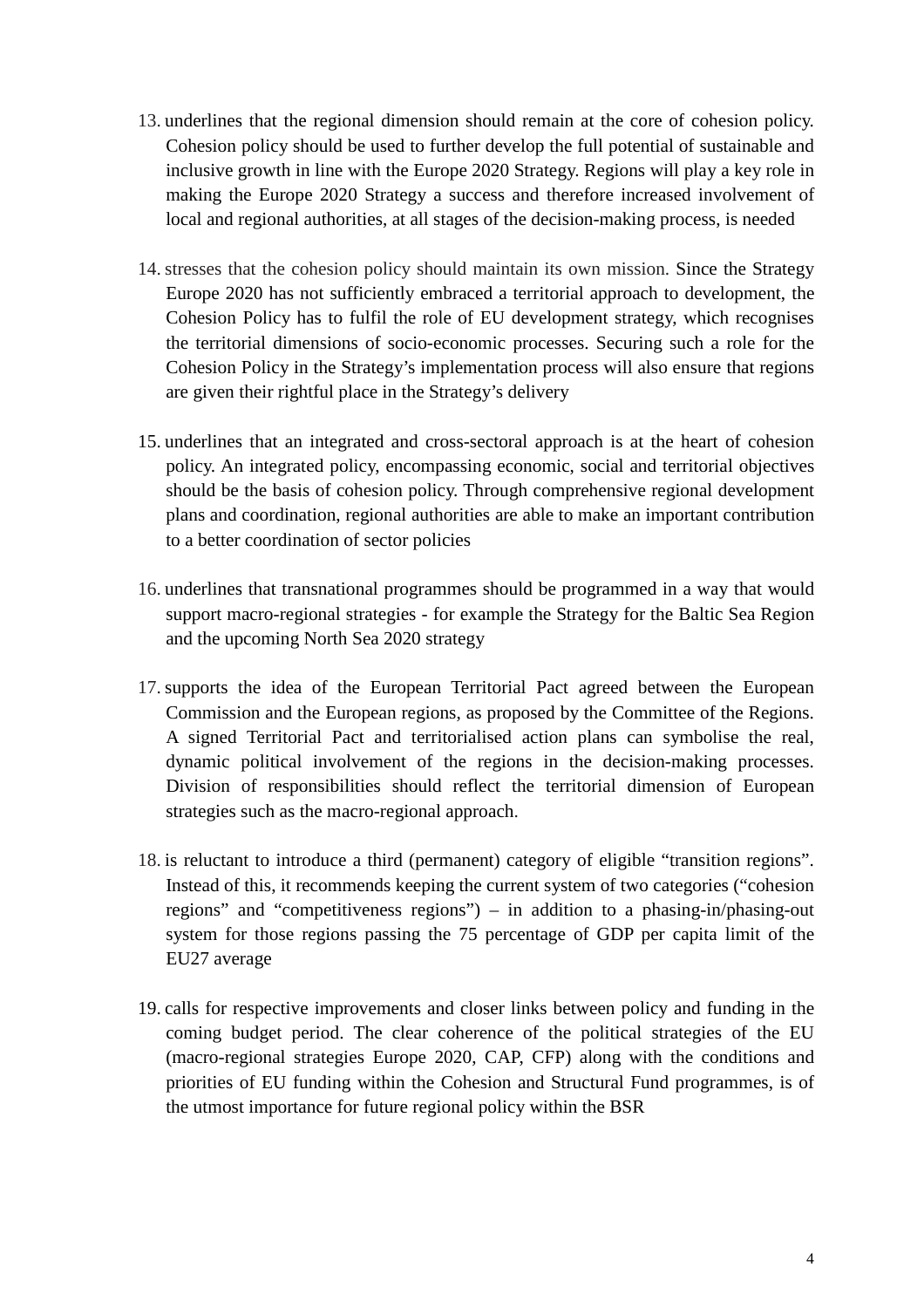- 20. strongly supports the increase in the budget for future programmes of European Territorial Cooperation, as suggested in the EU Commission's Multi-annual Financial Framework proposal in June 2011
- 21. underlines the role of coherence between the Territorial Cooperation Objective and the Convergence and Competitiveness Objectives. A direct link to the latter objectives, in the beyond 2013 regulatory framework programmes, would help to accelerate the way in which concepts and policy lead to investments and then in turn conclude with the realisation of the visions of the EUSBSR
- 22. appeals for a reduction in the bureaucracy involved with the EU's territorial programmes. As far as harnessing and simplifying administrative procedures is concerned, real progress must be made in the next programming period beyond 2013, so that the programmes become an attractive funding instrument for a broader target group
- 23. calls for the inclusion of private partners as independent project partners. The rules governing the inclusion of private partners should be the same in all programmes. The great degree of uncertainty attached to the programmes, in regards to compliance with European State Aid Law, represents a major obstacle to the widespread inclusion of private partners. Therefore, the legal framework, in terms of European State Aid, needs to be clearly defined and improved
- 24. refers additionally to the BSSSC Statement on Cohesion Policy in the Multi-Annual Financial Framework 2014-2020, adopted by the BSSSC Board on the  $5<sup>th</sup>$  of October 2011, in which detailed provisions are included

# **With regard to urban-rural relations in the Cohesion policy**  the BSSSC -

- 25. supports the EU Territorial Agenda 2020, in which urban–rural interdependence has been greatly appreciated
- 26. urges the EU policy makers to pay more attention to urban-rural relations. Therefore the improvement of funding possibilities for meta-regions within the macro-regional programmes would offer new starting points. Urban-rural partnerships provide the potential, not only to overcome traditional boundaries and conflicting interests between rural and urban areas, but also to increase cohesion at a European level
- 27. stresses that metropolitan regions are the centres of Europe's knowledge economy. The economic growth of the Baltic Sea Region stems from work carried out in metropolitan regions; therefore they are the backbone of the EU Strategy 2020.